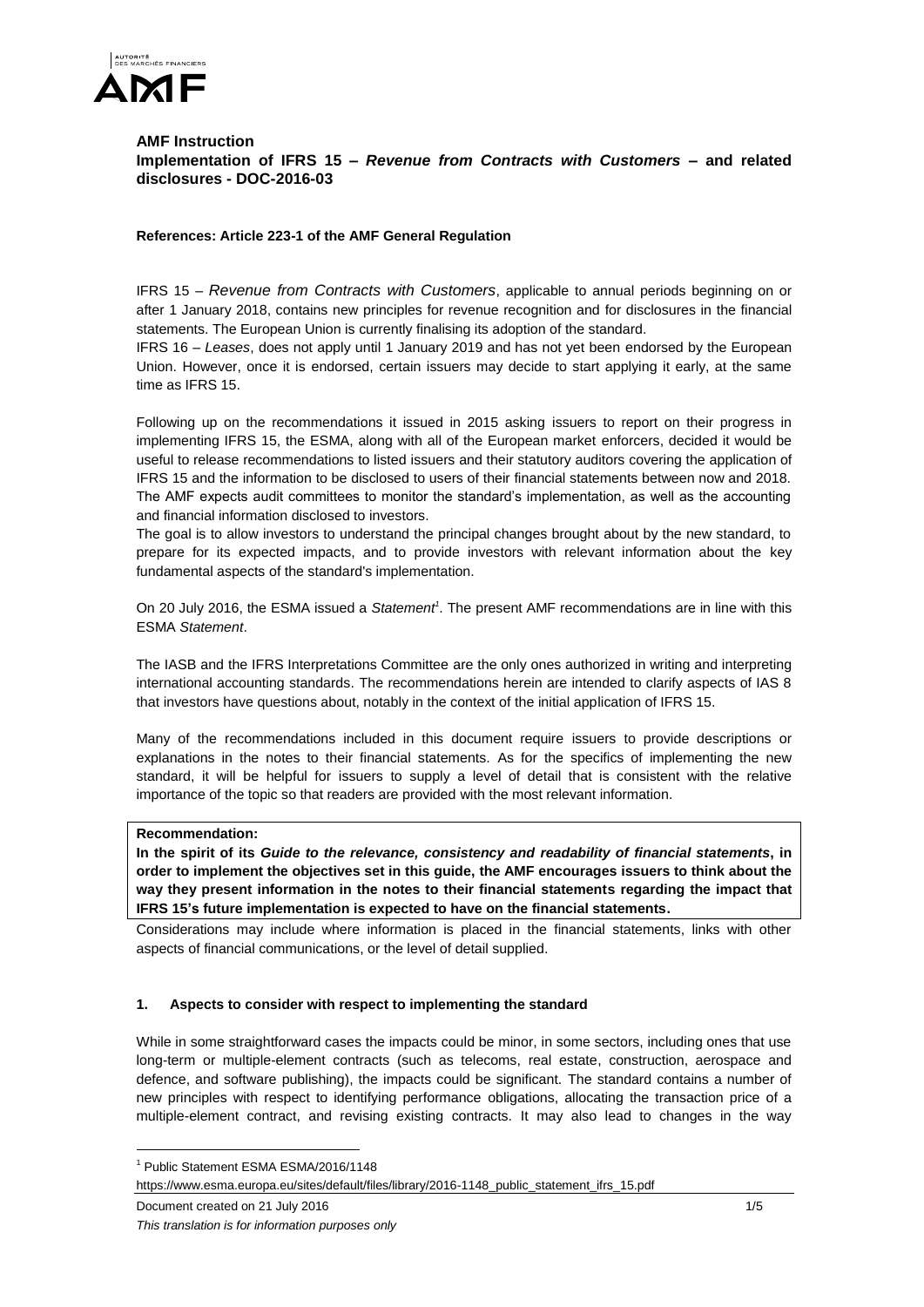

contracts with clients are analysed, for example with respect to the methods used to measure progress towards completion of performance obligations (notably if the method of technical milestones is used under IAS 11), identifying financing components, revenue derived from licences, accounting for variable revenues, etc.

#### **Recommendation:**

**The AMF advises all issuers to immediately conduct an in-depth analysis of the principles in the standard and how they relate to the contracts in place with their clients in order to assess the impacts.**

*See ESMA page 2, par. 5*

At this point, the IFRS IC has not taken up any questions related to IFRS 15. However, issuers may start to raise questions in the months ahead and bring them to the IFRS IC's attention.

#### **Recommendation:**

**The AMF asks issuers to pay close attention to IFRS 15-related issues that could be brought to the attention of and discussed with the IFRS IC<sup>2</sup> , and to take the committee's conclusions into account when proceeding with the standard's implementation.** 

*See ESMA page 4, par. 19*

The IASB has issued amendments to IFRS 15.These amendments contain clarifications, notably for identifying performance obligations, principal versus agent considerations, recognition of revenue derived from licences, and transitions methods.

## **Recommendation:**

**The AMF asks issuers to take amendments to IFRS 15 into account when assessing the standard's future impacts, even if they have not yet been endorsed by the European Union.**

*See ESMA page 4, par. 21*

The IASB and FASB have also created a joint working group called the Transition Resource Group for Revenue Recognition (TRG) to deal with application issues identified before 2018. Its members include preparers and auditors, among other professionals. The TRG will not issue guidance on IFRS or US GAAP. Rather, by discussing these issues and publishing its meeting minutes, it will strive to highlight certain specific aspects of the standard that are relevant to analysing the topics referred to the TRG. So far, a number of questions have been referred to the TRG, and the IASB has posted summaries of the issues discussed and the analysis resulting from the group's discussions<sup>3</sup>.

#### **Recommendation:**

 $\overline{a}$ 

**Issuers are asked to avail themselves of the analysis the TRG has compiled as they implement IFRS 15.**

*See ESMA page 3, par. 20*

While the IFRS 15 and Topic 606 were originally identical, due to slightly different proposed amendments, they are no longer fully converged. Furthermore, the FASB has decided to pursue the TRG's work by continuing to meet with the group's US members, whereas the IASB has decided to suspend participation by IFRS members for the time being. Thus, there is a risk of differing interpretations between the two standards.

<sup>&</sup>lt;sup>2</sup> http://www.ifrs.org/Current-Projects/IFRIC-Projects/Pages/IFRIC-activities.aspx

<sup>3</sup> http://www.ifrs.org/Current-Projects/IASB-Projects/IFRS-15-Implementation/Pages/IFRS-15-Revenue-from-Contractswith-Customers-Implementation.aspx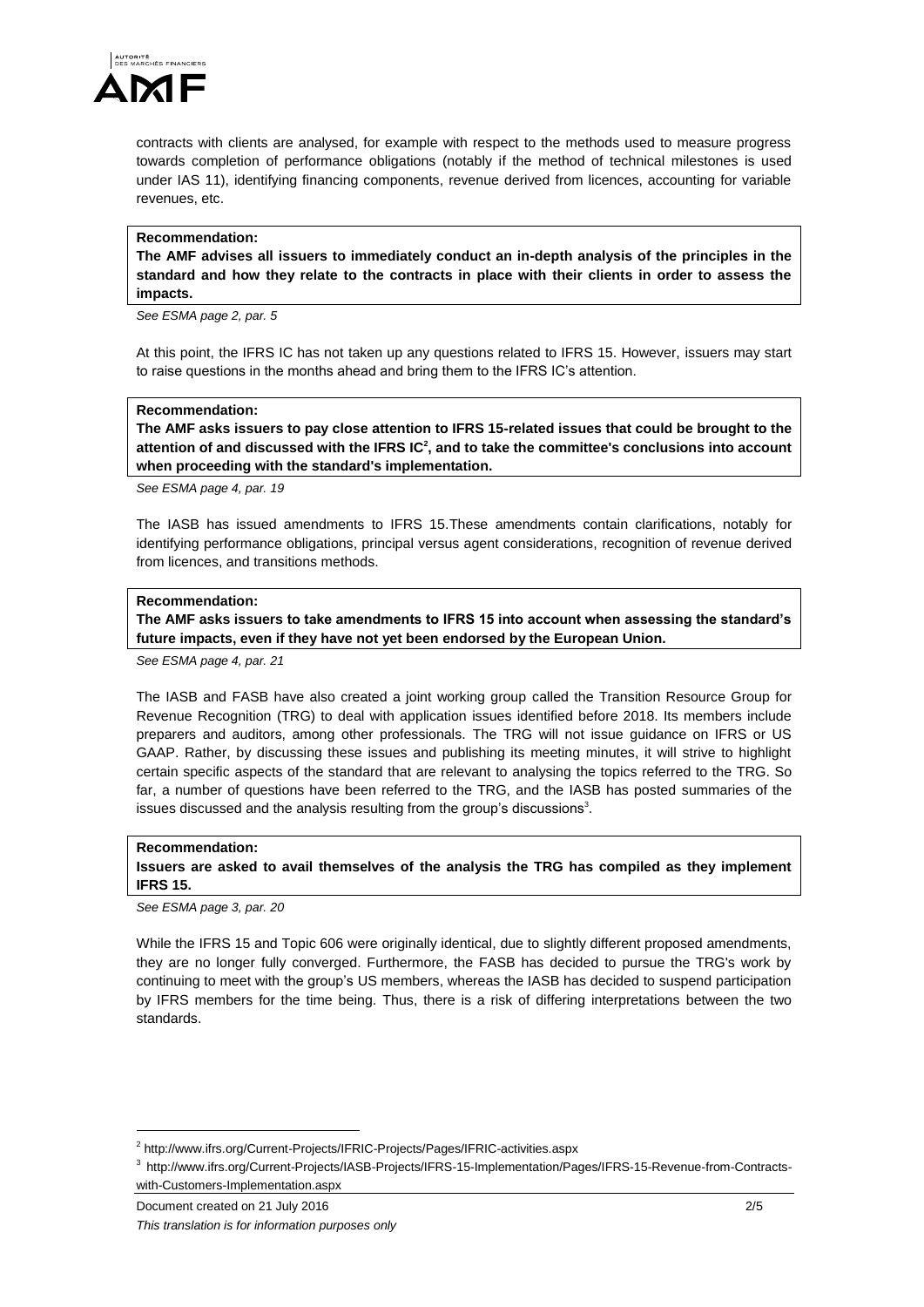

#### **Recommendation:**

**The AMF advises French issuers to closely analyse the content of any positions that may result from the discussions taking place around the US standard. Before adopting positions made in respect of the US standard, issuers must first make sure that the positions do not stem from US GAAP principles that are incompatible with IFRS.**

*See ESMA page 5, par. 22*

## **The AMF notes that pursuant to IFRS 10.B87, all group entities must use accounting methods that are in conformity with the group's accounting methods.**

To this end, issuers must verify that despite any differences in operating environment or economic conditions, accounting principles are applied uniformly across all of the entities in the group.

## **2. The importance of transparency with respect to IFRS 15 implementation and impacts**

Regarding standards that have been issued but have not yet taken effect, IAS 8 requires that issuers disclose "known or reasonably estimable information relevant to assessing the possible impact that the new IFRS will have on the entity's financial statements in the period of initial application". This wording applies, even though the European Union has not yet adopted the standard<sup>4</sup>. The goal here is to allow users of financial statements to understand the qualitative and quantitative impacts of the new standard on the company's financial position and performance.

Investors' expectations with respect to foreseeable impacts will increase the closer we get to the date of IFRS 15's application. This argues in favour of a progressive approach, with more complete information disclosed at each accounts closing.

## **Recommendation:**

**The AMF encourages issuers that will be significantly affected by IFRS 15 to pursue a progressive approach, disclosing more complete information at each financial statements closing so that users of financial statements will have relevant qualitative and quantitative information.** 

*See ESMA page 2, par. 9*

For information to be disclosed on a standard's impact in its first year of application, it must be reasonably estimable. Thus, different issuers will probably have different timelines for supplying such information, due notably to differences in the diversity and complexity of their transactions, and differences in their progress in the development of the IT systems needed.

## **Recommendation:**

**The AMF advises issuers to present quantified information (for example the order of magnitude) on estimated potential impacts of IFRS 15 in its first year of application as soon as they are available or reasonably estimable. If the impact is material, the AMF expects that in a majority of cases, the presentation of this information will occur at the time half-year 2017 financial statements are released<sup>5</sup> .**

*See ESMA page 3, par. 11*

The real quantitative impacts of the initial application will naturally depend upon the transactions and contracts in place at the time of the transition (stage of contract completion, economic conditions, etc.), while the estimates of the potential impacts made prior to that date will be calculated based on potentially different transactions and/or data that are subject to change.

#### **Recommendation:**

l

See ESMA decision ESMA/2013/1545, Ref EECS/0213-12 (14th Extract)

<sup>5</sup> Information provided in respect of IAS 8 does not relieve issuers of the obligation to disclose known impacts that could materially influence the market prices of the company's financial instruments as soon as possible (Article 17 of Regulation 596/2014 on Market Abuse)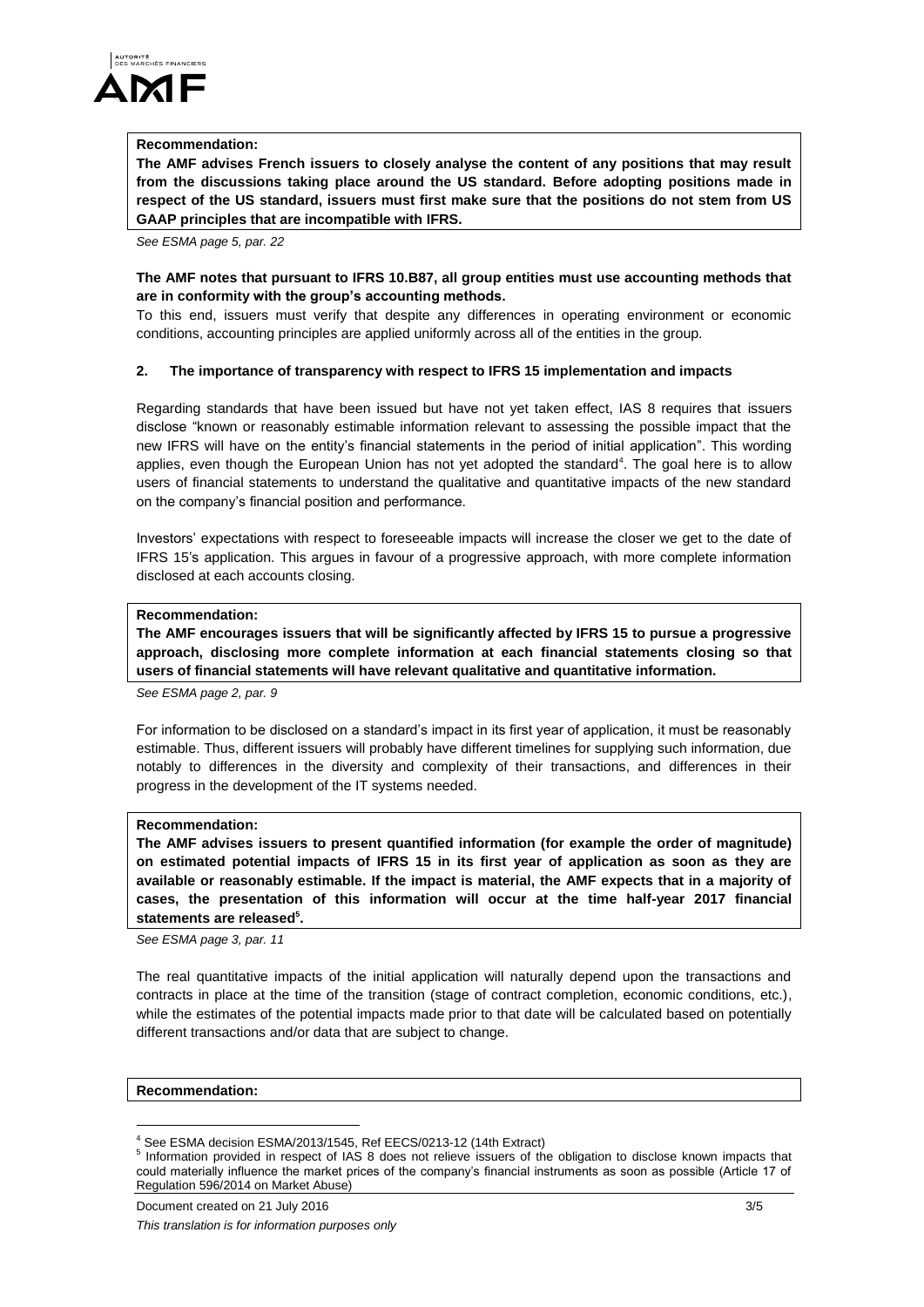

**The AMF advises issuers to be as clear as possible when communicating the possible impacts of the new standard and to explain the methods and assumptions used to calculate the estimates so that users of financial statements understand that these estimates may not correspond exactly to the actual impacts at the time of the transition to the new standard.**

*See ESMA page 3, par. 12*

## **Recommendation:**

**With respect to the implementation of IFRS 15 and the related information disclosed in the financial statements in accordance with IAS 8.30, the AMF recommends that significantly affected issuers:**

- **Provide information on the accounting policies they have chosen; for example, whether they have decided on a fully retrospective approach or a modified retrospective approach;**
- **Present the specific aspects of the standard that could potentially affect their company and explain any planned changes;**
- Make distinctions with respect to the possible impacts of IFRS 15, using an approach that **is relevant and suited to their company, such as by the nature of the impact (changes to revenue amounts or to the timeline for revenue recognition, etc.) or by the category of revenues, and explain the nature of the impacts so that readers understand the changes compared notably with IAS 18 and IAS 11;**
- **State whether the company plans to apply IFRS 16 early from 1 January 2018 and present the possible impacts of that standard separately;**

**Furthermore, the AMF recommends that affected issuers present, in other areas of their financial communication, the expected impacts on the financial indicators used in financial communications, for example the issuers' alternative performance measures, forecasts or outlook.**

*See ESMA page 3, par. 13 to 16*

# **3. Illustrative example of a communication timeline (assuming application from 1 January 2018)**

While the pace of implementation will vary from one company to the next, the sample timeline below serves as an illustration of the disclosures expected between now and the initial application of IFRS 15. Issuers can adapt this timeline to suit their specific situations and the extent of the changes to be made under IFRS 15.

# **FY 2016 closing**

## In the financial statements

1. Explanation of the company's time schedule for IFRS 15 implementation, notably:

- Expected timeline for disclosing impacts:
- Decision whether or not to apply IFRS 16 early, simultaneously with IFRS 15, in accordance with IFRS 16.C1;
- The retrospective method chosen, if applicable (see IFRS 15.C);
- 2. Description of IFRS 15 and its principal aspects as they apply to the company, for example:
	- a presentation of the specific aspects of the standard that could affect the company, with an explanation of expected changes to, for example, agent/principal relationships, the method for determining stage of completion, accounting treatment of the cost of obtaining contracts, identification of financing components, etc.

3. The possible quantitative impacts (e.g. order of magnitude) of initial application of IFRS 15, if they are known or reasonably estimable:

Presentation and explanation of this information using a relevant and suitable approach, for example by type of impact (change to the timeline of revenue recognition, change to recognised amounts, etc.), by type of contract and/or by business line.

4. If quantitative impacts cannot be disclosed, then a qualitative assessment of the expected extent of the impacts.